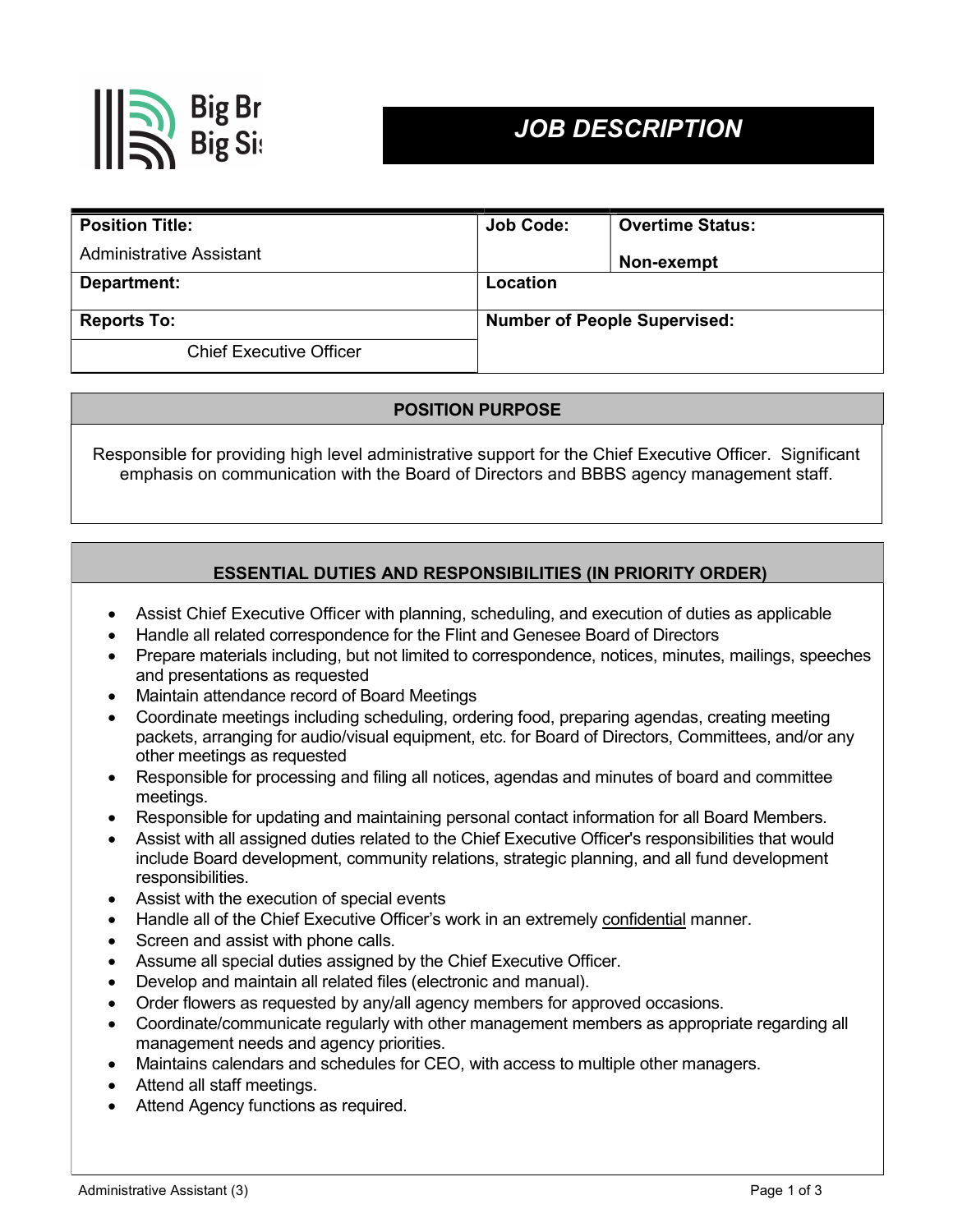#### EDUCATION & RELATED WORK EXPERIENCE

#### Education Level:

(minimum & preferred educational requirements necessary to perform this job successfully) High School degree or equivalent, secretarial/administrative studies a plus

## Years of Related Work Experience :

(minimum & preferred related work experience necessary perform this job successfully)

3-5 years related experience required

| <b>SKILLS AND KNOWLEDGE</b>                                                                                                                           |                           |                  |  |  |
|-------------------------------------------------------------------------------------------------------------------------------------------------------|---------------------------|------------------|--|--|
|                                                                                                                                                       | Required                  | <b>Preferred</b> |  |  |
|                                                                                                                                                       |                           |                  |  |  |
| A strong command of computer skills (Outlook, MS Word, Excel and PowerPoint) is<br>required.                                                          | X                         |                  |  |  |
| Strong organizational and time management skills.                                                                                                     | $\boldsymbol{\mathsf{X}}$ |                  |  |  |
| Excellent interpersonal skills demonstrating an ability to establish a positive relationship<br>with staff, Board, community volunteers, donors, etc. | $\mathbf{x}$              |                  |  |  |
| Demonstrated ability to meet deadlines                                                                                                                | X                         |                  |  |  |
| Demonstrated ability to work under pressure                                                                                                           | X                         |                  |  |  |
| Must be able to answer to multiple demands from multiple directions simultaneously<br>without expressing frustration.                                 | X                         |                  |  |  |
| Able to exercise judgment regarding matters of significance.                                                                                          | $\mathbf{x}$              |                  |  |  |
| Deals with confidential information on a daily basis and must respect the nature of the<br>data.                                                      | X                         |                  |  |  |
| Strong organizational skills                                                                                                                          | X                         |                  |  |  |
|                                                                                                                                                       |                           |                  |  |  |
|                                                                                                                                                       |                           |                  |  |  |
|                                                                                                                                                       |                           |                  |  |  |
|                                                                                                                                                       |                           |                  |  |  |

## TRAVEL REQUIREMENTS (LIST AS A % OF TOTAL WORK TIME

Must be able and willing to travel as needed (generally locally)

Less than or More than

### WORK ENVIRONMENT/PHYSICAL REQUIREMENTS

(Describe any specific work place conditions and/or physical abilities that are related to and/or required by this job)

Must be able and willing to work additional hours as needed to complete tasks; this could involve weekends.